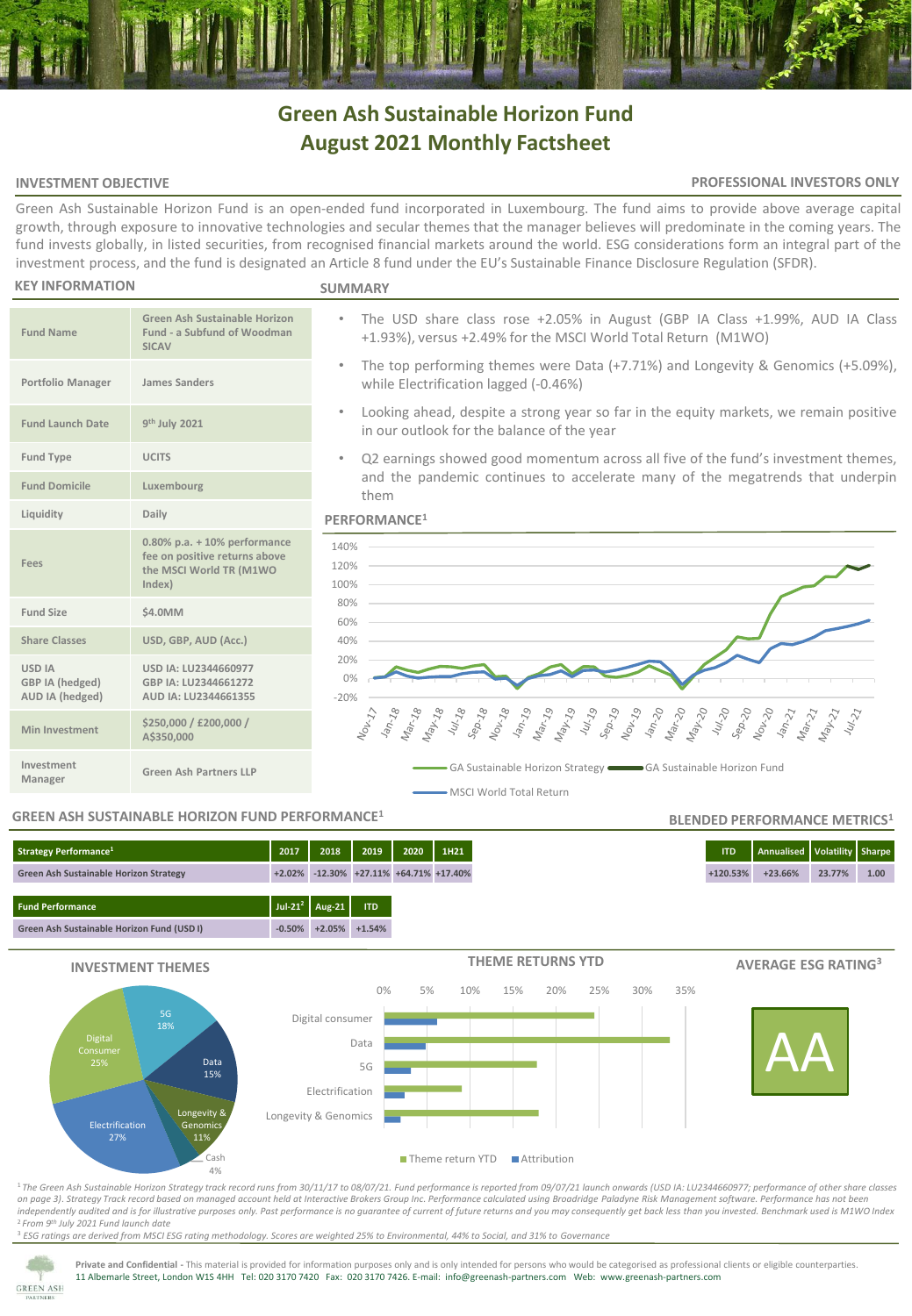#### **SECTOR EXPOSURE**



#### **REGIONAL EXPOSURE BY LISTING**



#### **WEIGHTINGS BY MARKET CAP**

| 0%                                                    | 20% | 40% | 60%                                                   | 80% | 100% |
|-------------------------------------------------------|-----|-----|-------------------------------------------------------|-----|------|
| Mega Cap (> \$200BN)<br>$Mid Cap (52BN-10BN)$<br>Cash |     |     | Large Cap (\$10BN-200BN)<br>Small Cap (\$300MM-\$2BN) |     |      |

#### **SERVICE PROVIDERS**

| Auditor                 | PricewaterhouseCoopers<br>(PwC)                            |
|-------------------------|------------------------------------------------------------|
| Custodian               | Credit Suisse (Lux)                                        |
| Administrator           | <b>Credit Suisse Fund Services</b><br>(Lux)                |
| <b>Paying Agent</b>     | <b>Credit Suisse AG</b>                                    |
| Legal<br>Representative | Credit Suisse AG                                           |
| Management<br>Company   | <b>MultiConcept Fund</b><br>Management S.A<br>(Luxembourg) |

#### **FUND UPDATE AND OUTLOOK**

The USD share class rose +2.05% in August (GBP IA Class +1.99%, AUD IA Class +1.93%), versus +2.49% for the MSCI World Total Return (M1WO).

The first half of August saw further choppiness in the government bond market as investors sifted through monthly data points to try to determine the durability of the economic recovery and therefore the timing of monetary tightening. This culminated at the end of the month with Fed Chair Powell's keynote at Jackson Hole. As we expected, Powell's outlook remains balanced between cautious optimism on the nascent economic recovery, while recognising the need for accommodative policy to remain in place for some time. Maintaining his dovish stance was made easier by the unfortunate resurgence of COVID-19 cases in the US, China and many other places, due to the more contagious Delta variant. In a possible first, he acknowledged the long-term disinflationary forces of technology and demographics, which has been a central part of Green Ash's sanguine house view on inflation for several years. This outcome has provided a goldilocks environment for equities and credit, and kept a lid on longer dated government bond yields. Market expectations are for the Fed to give notice of a tapering of asset purchases in September and commence tapering in November. Previous Fed messaging has indicated they will need concrete evidence of a substantial recovery in the labour market before their first rate hike, which the market is currently pricing in December 2022.

The Digital Consumer theme rose +2.63% in August, driven by strong performance from Square (+8.42%), Alphabet (+7.40%), and TCS Group (+6.75%). This was partially offset by weakness in payment processors Global Payments (-15.91%) and Visa (-6.89%), which fell due to concerns over the Delta variant slowing the recovery in high streets, restaurants and international travel. In the case of Global Payments, softer Q3 guidance and modest M&A plans overshadowed a decent set of numbers – management will have a chance to turn sentiment around at the company's investor day later this month.

5G returned +1.70%, with an honourable mention for the Helios Towers (+6.97%) and Cellnex Telecom (+5.57%). Samsung Electronics underperformed, falling -4.72% due to concerns about a peaking DRAM cycle.

Data had a strong month, rising +7.71%, with nearly half of the portfolio attribution driven by Nvidia (+14.82%) and Microsoft (+6.16%), both top 5 portfolio weights. Unity Software rose an impressive +18.33% on earnings, and now has four quarters of reporting under its belt as a pubic company, giving the street some confidence in its stellar growth trajectory. Micron Technologies fell -5.00%, also due to DRAM concerns.

Longevity & Genomics was up +5.09%, with the top performer being new holding Caribou Biosciences, which finished up +55.34% from its purchase earlier in the month. Beam Therapeutics and Guardant Health also performed well, rising +20.57% and +15.91% respectively. At the other end of the scale, Dicerna Pharmaceuticals fell -45.13% after the unexpected failure of one of their lead candidates in a trial. A third of the positive attribution from the theme was driven by Pfizer (+7.62%) and Eli Lilly (+6.42%), which are much larger weights in the portfolio.

The Electrification theme fell -0.46% in August. This was driven by weakness in metals and solar stocks which together drove nearly -1% of negative attribution. This was partially offset by utilities such as SSE Plc (+12.94%) and RWE Ag (+10.26%), as well as industrials Vestas Wind (+9.99%) and Siemens Energy (+7.15%).

Looking ahead, despite a strong year so far in the equity markets, many of which reached all time highs in August, we remain positive in our outlook for the balance of the year. Q2 earnings showed good momentum across all five of the fund's investment themes, and the pandemic continues to accelerate many of the megatrends that underpin them. Fiscal stimulus coming out of the pandemic is rightly targeting green technologies to drive the economy and create jobs, the COVID vaccination effort is supercharging the development of global genomic sequencing, supply chain and therapeutic capability, and digitalisation has leaped several years forward, whether it be in the areas of eCommerce, hybrid work, or migration to the Cloud.